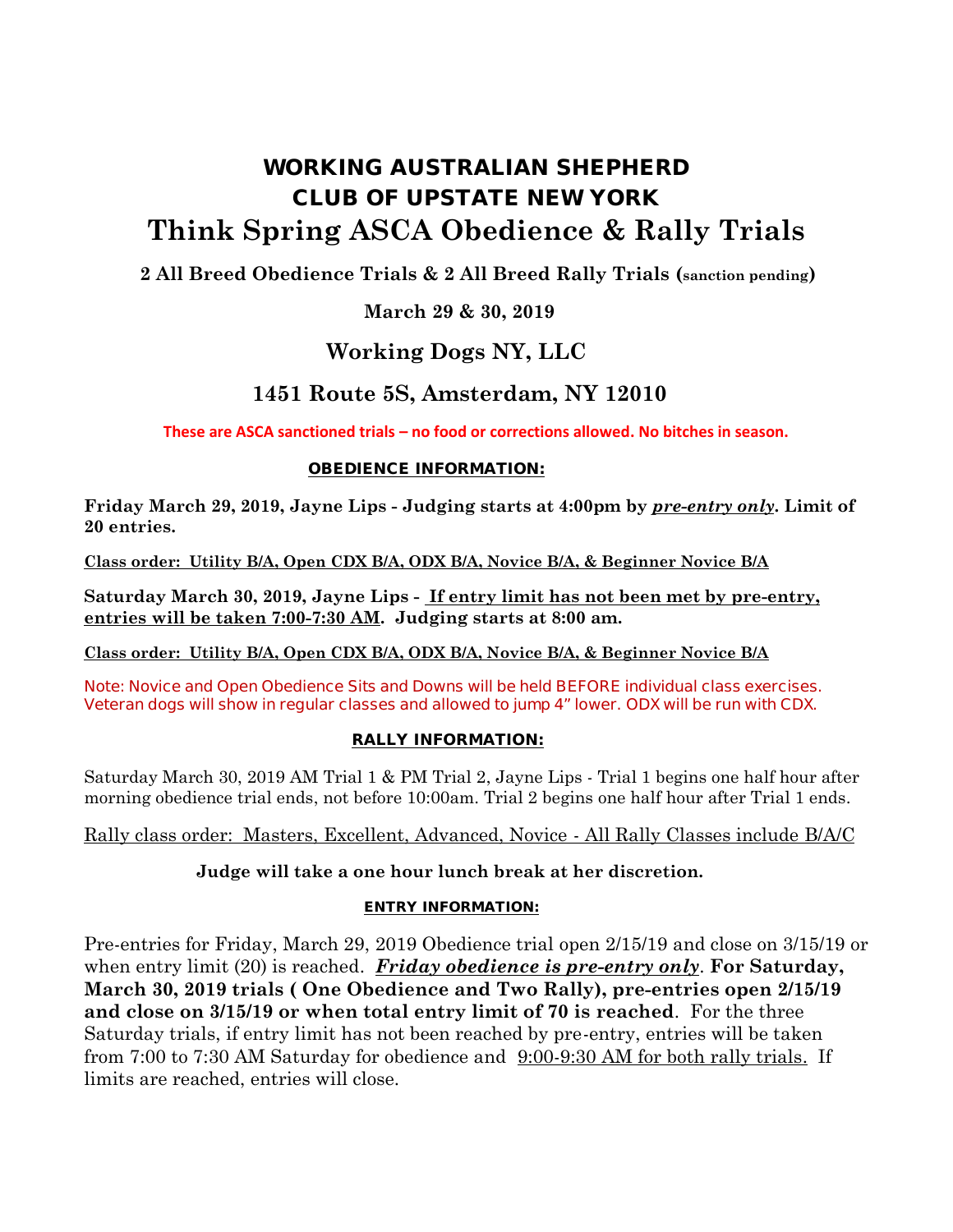Entry FEES: \$20 each class pre-entry \$24 day of entries PACKAGE: \$75 for same dog (in one class) in all 4 trials (2 obedience & 2 rally, or 4 rally classes) **Pre-entry only. Refunds: Only by closing date. Voucher given for future WASCUNY show with Veterinarian letter after closing.**

#### *All dogs must have proof of registration and rabies certificate available at the trial.*

Make checks payable to **WASCUNY** and mail with completed ASCA Rally or Obedience entry form to: WASCUNY c/o Kathy Fretz, 37 Maxham Rd., Woodstock, VT 05091.

ASCA Information: To enter in obedience or rally, a dog must have an ASCA tracking number or ASCA registration number. Details on obtaining this can be found on the ASCA website (www.asca.org). For an official ASCA Rally or Obedience form go to www.asca.org "Day of" entries will be taken if entry limits are not reached by closing date. "Day of" entries must be presented to trial secretary as stated in the "Entry Information" section on Saturday. All Obedience dogs must have a novice title from ASCA before entering Open, and have an ASCA CDX before entering Utility. All Rally dogs must have an ASCA novice title before entering Advanced, an ASCA Advanced title before entering Excellent, and an ASCA Excellent title before entering Masters.

AWARDS: 1 st through 4th placement ribbons per class. Green qualifying ribbon for each qualifier. High in Trial will be awarded at each obedience and rally trial from the regular titling classes only. High Scoring Aussie, High Scoring Other Breed, High Combined and High in Trial Junior will be awarded at each trial.

ASCA RULES: This event will be held under the current rules and regulations of the Australian Shepherd Club of America. No entry will be accepted from a dog or handler disqualified from all ASCA programs, or a person not in good standing with ASCA. ASCA Sanctioned obedience trials and rally trials are open to all breeds and mixed breeds eligible for registry with another club (including AKC and AMBOR). This is an actual trial and dogs of all breeds are eligible for titles. Dogs with titles or legs in other registries must begin at the novice level in ASCA. Visit the ASCA site for more details. (www.asca.org)

FACILITY Information: All classes will be held inside on fully matted rubber surface. No exercise pens permitted indoors. Show grounds will be available to exhibitors Friday afternoon at 3 pm and Saturday morning at 7:30 AM for set up. Please pick up after your dog. Telephone at Working Dogs, LLC: 518-857-6543

Directions: Working Dogs, LLC is located at 1451 Route 5S, Amsterdam, NY 12010. Please note GPS is not recognizing this address yet!

NYS Thruway (I-90) to Exit 27 (Amsterdam). After passing through toll booth, at the traffic light, turn right. Take an immediate right onto ramp for Route 5S. Take a left onto Route 5S West. Follow Route 5S a half mile, just past Verbraska Avenue. Building will be on left (red roof). The entrance is on the left side of the building.

#### LODGING:

Super 8 Motel, 301 N Comrie Ave, Johnstown, NY 12095 518-336-5656

Holiday Inn, 308 N Comrie Ave, Johnstown, NY 12095 518-762-4686

Microtel Inn & Suites, 136 N Comrie Ave, Johnstown, NY 12095 518-362-7022

Knights Inn Motel, 831 Rte 5 S, Amsterdam, NY 12010 518-842-5637

**Please confirm their dog policy when you call. Be courteous and pick up after your dogs.**

Vet Hospital – Capital District Emergency Clinic, 222 Troy-Schenectady Rd., Latham NY 518-785-1094 Open all weekend, 24 hour care.

Trial Chair: Michelle Morgan, 1200 Rocky Ridge Rd., Amsterdam, NY 12010, 518-843-0665 Email: morganmish@gmail.com

Trial Secretary: Kathy Fretz, 37 Maxham Rd., Woodstock, VT 05091, 802-738-6888 Email: sunpiperaussies@gmail.com